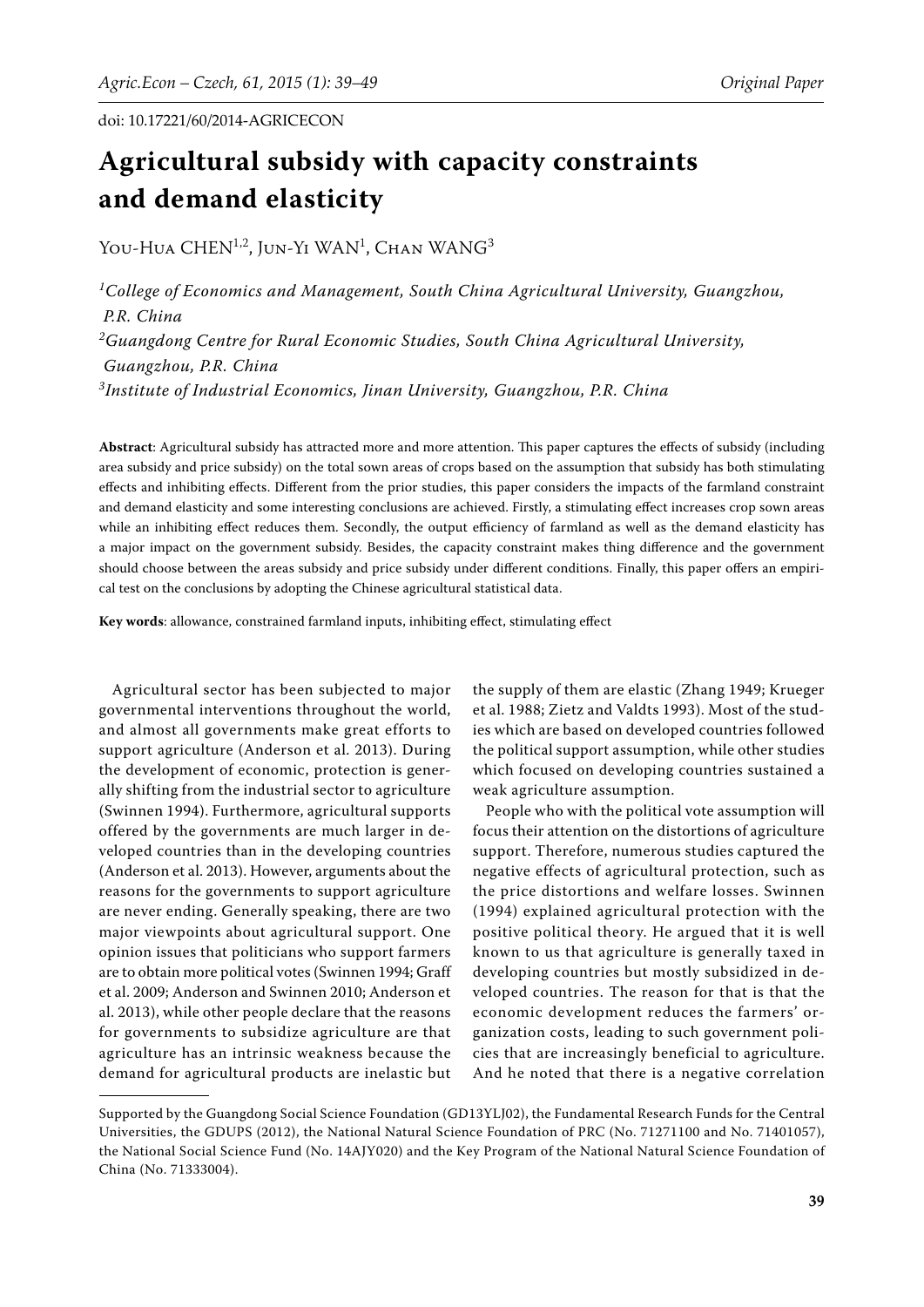between agricultural protection and agricultural income relative to other income. Anderson et al. (2013) used the Relative Rate of Assistance (RRA) to capture the anti-agricultural bias (positive RRA) or the pro-agricultural bias (negative RRA). Their studies found that high-income countries are more pro-agricultural than the low-income countries and a high RRA results in high welfare losses. Graff et al. (2009) declared that the politicians support agriculture because they can acquire more votes by agricultural subsidy. Another Europe-based study drew by Greenaway and Swinnen (2009) also emphasized the distorting effects of agricultural subsidy.

Agricultural protection is not only confined to industrialized countries, but it also appears in developing countries such as China and Korea in the process of industrialization for the low or decreasing agricultural comparative advantage (Zietz and Valdts 1993). The empirical research of Olper (2001) found that the effects of agricultural protection are different between developed countries and developing countries, which implied that the developing countries should make reforms to protect and enforce property. Many other studies also focused on developing countries for the different effects of agricultural protection (Krueger et al. 1988; Anderson and Will 2009).

China has abolished the agricultural tax, which has been imposed for more than 2000 years, in 2006. Furthermore, the Chinese government adopted rice subsides in 2004 and cotton subsidy in 2008. Then at the same year as the cotton subsidy has been implemented, the Chinese government drafted and announced its longstanding food security policy. As the largest developing country, China attracts more and more attention for its agricultural reform (Huang et al. 2010; Yu and Jensen 2010; Du et al. 2011; Anderson et al. 2013; Tan et al. 2013). Although agricultural subsidies have distortion effects, the evidence shows that subsidies stimulate the agricultural development, too Rizov et al. (2013) issued that after the decoupling reform was implemented, the subsidies have a positive impact on the farm productivity in several EU countries. Tan et al. (2013) declared that subsidies have a negative effect on the total agricultural factor productivity. However, based on the Chinese national household's survey data, Huang et al. (2010) indicated that there is no evidence shown that agricultural subsidies distort the producer decisions.

A great number of studies have been focused on agricultural subsidies. However, few of them take into account those factors which affect the subsi-

dies efficiency, such as the farmland constraints, the product elasticity and the interaction of different products subsidies. Constraints make the difference (Esó et al. 2010; Nie and Chen 2012; Nie 2014), and it is well known that the total farmland is limited. Furthermore, the elasticity of product impacts the demand as well as the subsidies efficiency. For example, Michael and Wolfram (2013)'s empirical research testified the effects of the elasticity of demands and supplies. Besides, the subsidy efficiencies also have something to do with the interrelation between different products. Therefore, different from the original studies, the paper employs all the facts above to study the efficiencies of the primary products subsidies, following the agricultural weakness assumption.

### **MODEL AND ANALYSIS**

Generally, people classify agricultural products into two kinds: food crop (e.g. rice) and cash crop (e.g. cotton) and we will take both of them into account in our model. Classical economics tell us that the elasticity as well as the product substitutability affects the product price (Michael and Wolfram 2013). Denote products to *i*, (*i* = *A ,B*) and *A* represents the food crop while *B* represents the cash crop. Then similar to Nie and Chen (2012) along with Sacco and Schmutzer (2011), this study takes the following consumer utility function.

$$
U(q_i, q_j) = a(q_i + q_j) - \frac{1}{2} [e_i q_i^2 + e_j q_j^2] - \gamma q_i q_j \tag{1}
$$

 $e^{\phantom{\dagger}}_i$  and γ are the demand elasticity parameter of crop *i* and the substitute parameter between different products. The purpose of employing the demand elasticity parameter is to capture the effects of demand elasticity on the government's subsidy behaviour. Two kinds of cultivators play with the Cournot competition with a low substitutability. Following, we have the inverse demand function easily.

$$
p_i = a - e_i q_i - \gamma q_i \tag{2}
$$

Besides, we assume that there are only two kinds of inputs, labour and farmland. The output of labour satisfies the Cobb-Douglas production function and the total outputs equal to unit outputs of the farmland multiply land area (Tan et al. 2013). Furthermore, the market clearing conditions always hold as a general assumption in other researches. The outputs efficiencies of the labour input (or the unit output of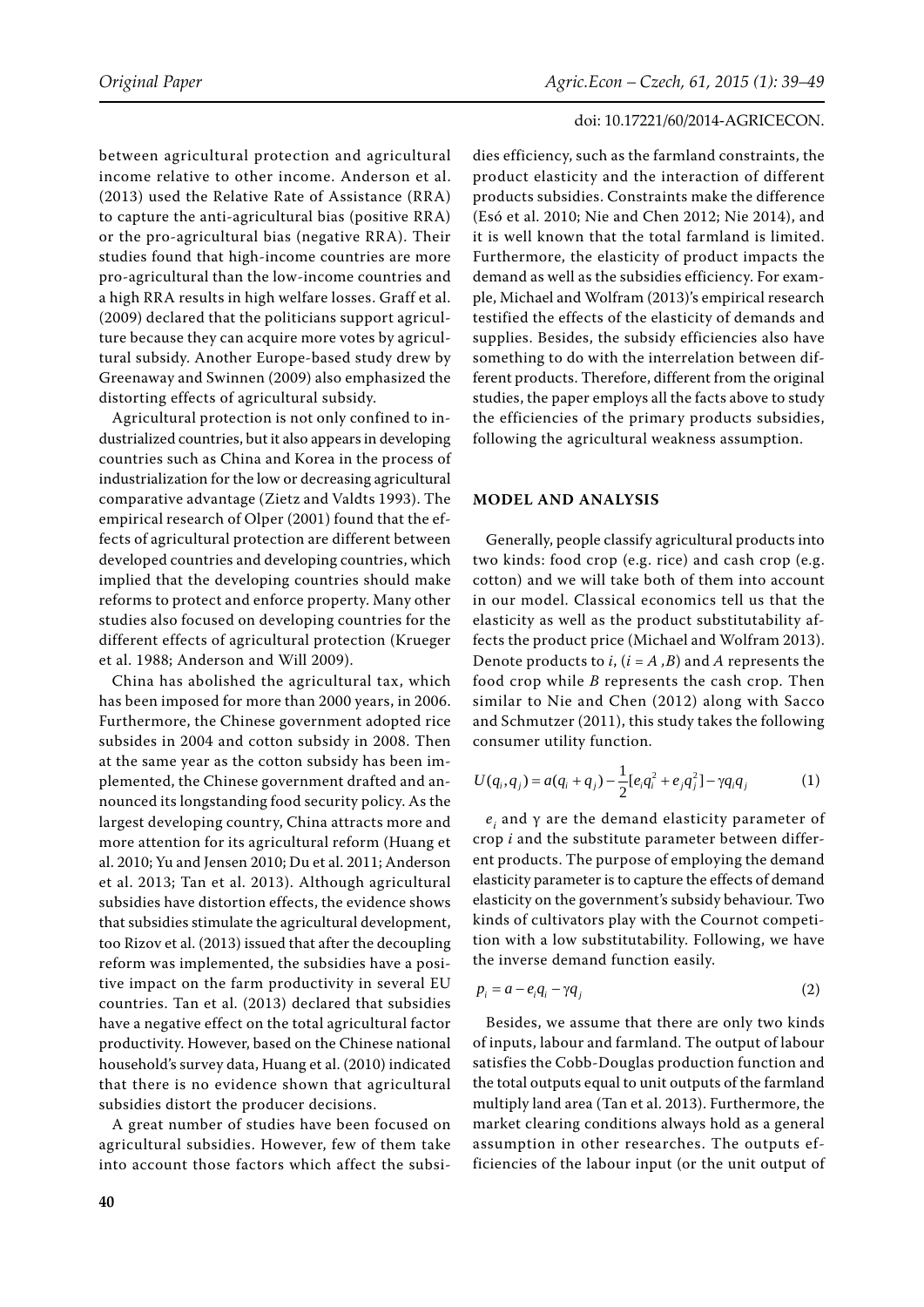farmland) to different crops are the same $^{\rm l}$ . Then the outputs function is given by the following:

$$
q_i = \Theta L^{\alpha} s_i \tag{3}
$$

 $\alpha$  implies the output elasticity, q means the technical efficiency and  $\theta L^{\rm a}$  is the unit output of farmland which depends on the inputs of labour, while  $s^{\vphantom{\dagger}}_i$  represents the area of crop  $i$ ,  $(i = A, B)$ .

We employ a quadratic cost function and *S* represents the total farmland constraint or  $s_i + s_j \leq S$ . So the input-constrained producer *i*'s profit maximization problem is

$$
Max_{s_i} \pi_i = (a - e_i \theta L^{\alpha} s_i - \gamma \theta L^{\alpha} s_j) \theta L^{\alpha} s_i - \frac{(\theta L^{\alpha} s_i)^2}{2}
$$
  
 
$$
S.T \quad s_A + s_B \le S
$$
 (4)

The Lagrangian function of the maximization profit problem is

$$
L = (a - e_i \Theta L^{\alpha} s_i - \gamma \Theta L^{\alpha} s_j) \Theta L^{\alpha} s_i - \frac{(\Theta L^{\alpha} s_i)^2}{2} + \lambda_i (S - s_A - s_B) (5)
$$

 $\lambda_i$  represents the Lagrange multiplier or the shadow price of *S*. In order to increase the cultivation areas or the total crop outputs, the government always offers farmers subsidies including the area subsidy and price subsidy. So following this, this paper will analyse the function (4) with the area subsidy and price subsidy, both under the non-binding constraint and binding constraint conditions.

# Non-tight constraint or  $s_A + s_B < S$

If the farmland constraint is not tight, then we have  $\lambda_A = \lambda_B = 0$ . Following, we will analyse the function (5) at the area subsidy as well as price subsidy case.

## *Area subsidy*

The area subsidy means government allowances to farmers based on the cultivation areas. With the area subsidy and  $\lambda_A = \lambda_B = 0$ , the function (5) can be rewritten as

$$
\pi_i = (a - e_i \theta L^{\alpha} s_i - \gamma \theta L^{\alpha} s_j) \theta L^{\alpha} s_i + \tau_i s_i - \frac{(\theta L^{\alpha} s_i)^2}{2} \tag{6}
$$

 $\tau_{i'}$  (*i* = *A*,*B*) is the sown area subsidy ratios of crop *i*. Easy knows that  $\frac{\partial n_i}{\partial s_i} \ge 0$  $\partial \pi$ *i i*  $\frac{\pi_i}{s_i} \ge 0$  and  $\frac{\partial^2 \pi_i}{\partial s_i^2} < 0$  $\partial^2 \pi$ *i i*  $\frac{n_i}{s_i^2}$  < 0 from (6), which means the profit function is concave and it has the only optimal solution. Solving the function (6), we get the equilibrium cultivation areas

$$
s_A = \frac{a\theta L^{\alpha} - \gamma a\theta L^{\alpha} + 2e_B a\theta L^{\alpha} + (1 + 2e_B)\tau_A - \gamma \tau_B}{(1 - \gamma^2 + 2e_A + 2e_B + 4e_A e_B)\theta^2 L^{2\alpha}},
$$
  
\n
$$
s_B = \frac{a\theta L^{\alpha} - \gamma a\theta L^{\alpha} + 2e_A a\theta L^{\alpha} + (1 + 2e_A)\tau_B - \gamma \tau_A}{(1 - \gamma^2 + 2e_A + 2e_B + 4e_A e_B)\theta^2 L^{2\alpha}}
$$
\n(7)

#### *Price subsidy*

If the government supports farmers with the price subsidy, then the income that the farmers obtain per the sold product is higher than the market equilibrium price, which implies that the government allowances distort the equilibrium price. If the subsidy ratio of crop *i*,  $(i = A, B)$  is also  $\tau_i$ , then the price the farmers acquire is  $p_i = a + \tau_i - e_i q_i - \gamma q_i$  and the cultivators' profits functions are

$$
\pi_i = (a + \tau_i - e_i \theta L^{\alpha} s_i - \gamma \theta L^{\alpha} s_j) \theta L^{\alpha} s_i - \frac{(\theta L^{\alpha} s_i)^2}{2}
$$
 (8)

From the function (8), we have

$$
s_A^* = \frac{a(1 - \gamma + 2e_B) + (1 + 2e_B)\tau_A - \gamma\tau_B}{(1 - \gamma^2 + 2e_A + 2e_B + 4e_Ae_B)\theta L^{\alpha}}
$$
  
\n
$$
s_B^* = \frac{a(1 - \gamma + 2e_A) + (1 + 2e_A)\tau_B - \gamma\tau_A}{(1 - \gamma^2 + 2e_A + 2e_B + 4e_Ae_B)\theta L^{\alpha}}
$$
\n(9)

Based on the analyses above, this paper achieves the following propositions:

**Proposition 1** 
$$
\frac{\partial s_A}{\partial \tau_A} > 0
$$
,  $\frac{\partial s_A}{\partial \tau_B} < 0$ ;  $\frac{\partial \tau_A}{\partial e_A} > 0$ ,  $\frac{\partial \tau_A}{\partial \theta} > 0$ 

Proof See in Appendix.

**Remark***:* The conclusions of Proposition 1 show that the agricultural subsidy has both the stimulating effects and the inhibiting effects. The stimulating effects increase the farmers' cultivation areas, while the inhibiting effects decrease the areas. Most of the existing studies ignore the inhibiting effects of the agricultural subsidy. The elasticity parameter as well as the technical efficiency increase the subsidy ratio of the government. Most of agricultural products lack in demand elasticity, so the governments all over the world supply farmers with subsidies to protect the development of agriculture. As the technical efficiency increases, the governments should also give the cultivators more allowances. If not, the paradox

 ${}^{1}$ Labor inputs are not a key factor in the study, so we turn the analysis about the output efficiency of labor to the output efficiency of farmland.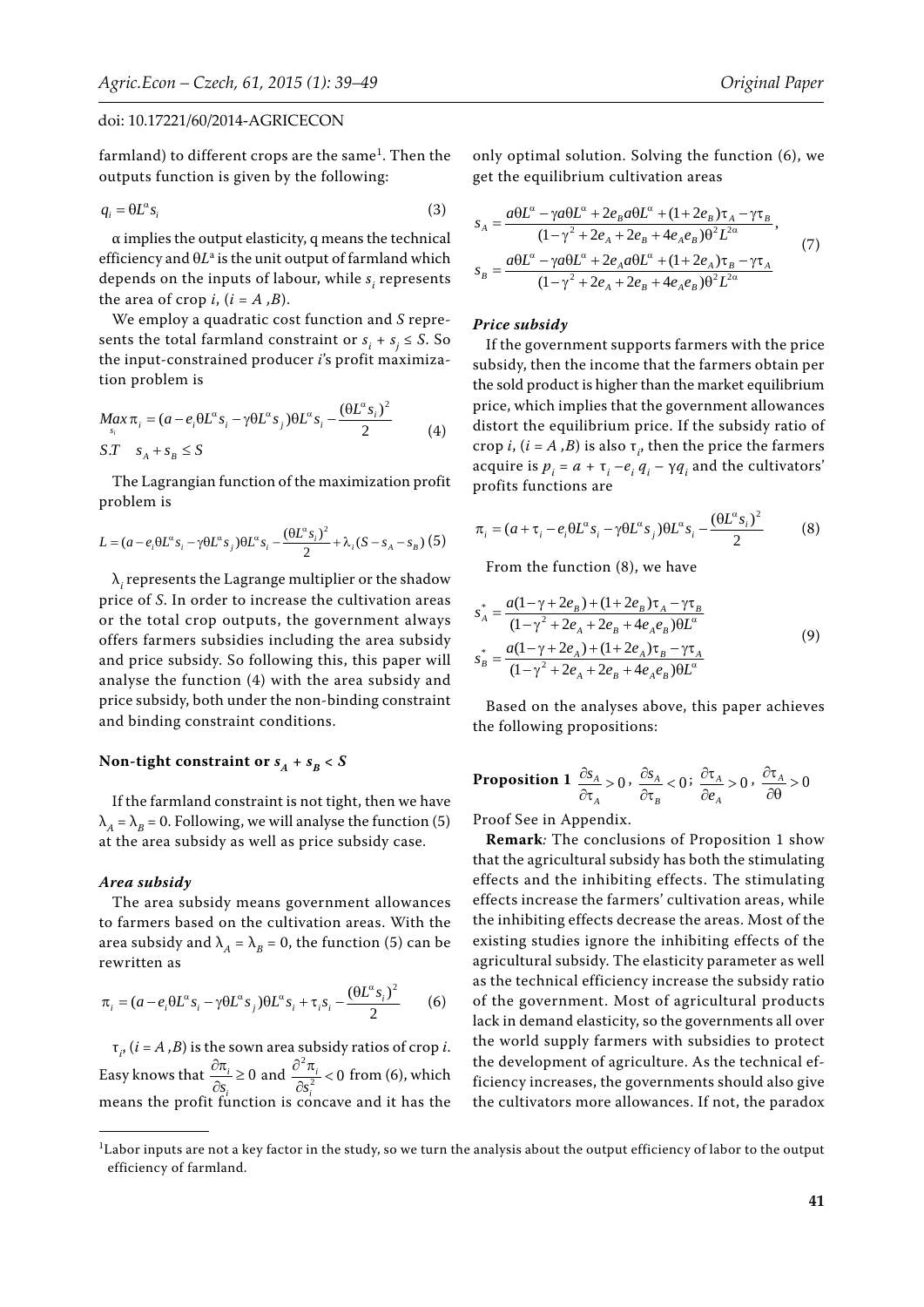that the farmers' incomes reduce as the output of crops increases will happen time again and again.

## **Proposition 2.**

If  $\theta L^{\alpha} > 1$ , it has  $s_A - s_A^* < 0$ ,  $\frac{\partial s_A}{\partial \tau_A} - \frac{\partial s_A^*}{\partial \tau_A} < 0$ *A A A*  $\frac{S_A}{\tau_A} - \frac{\partial s_A^*}{\partial \tau_A} < 0$  and  $\left| \frac{\partial s_A}{\partial \tau_B} \right| - \left| \frac{\partial s_A^*}{\partial \tau_B} \right| < 0$ *B A B*  $\left|\frac{\partial s_A}{\partial s_A}\right| - \left|\frac{\partial s_A^*}{\partial s_A}\right| < 0$ ; if  $\theta L^{\alpha} < 1$ , it has  $s_A - s_A^* > 0$ ,  $\frac{\partial s_A}{\partial \tau_A} - \frac{\partial s_A^*}{\partial \tau_A} > 0$ *A A A*  $\frac{S_A}{\tau_A} - \frac{\partial s_A^*}{\partial \tau_A} > 0$  and  $\left| \frac{\partial s_A}{\partial \tau_B} \right| - \left| \frac{\partial s_A^*}{\partial \tau_B} \right| > 0$ *B A B*  $\frac{|S_A|}{2} - \left| \frac{\partial s_A^*}{\partial s} \right| > 0$ .

Proof See in Appendix.

**Remark:** Proposition 2 implies that the output efficiency of farmland or *L*α is an important factor which impacts all the total area, the stimulating effects and the inhibiting effects of subsidy. If the output efficiency of farmland is high or *L*α > 1, the total cultivation areas, the effects as well as the inhibiting effects of the subsidy are higher at price subsidy case. If the output efficiency of farmland is low or  $\theta L^{\alpha}$  < 1, then the total cultivation areas, the stimulating effects as well as the inhibiting effects of the subsidy are higher at the area subsidy case. The policy implication of Proposition 2 is that the governments should consider the output efficiency of farmland when they make the subsidy decisions.

Many industries are facing the capacity constraints. And agriculture is no exception, for the total areas are limited. So next we will take the tight constraint into consideration.

# **Tight constraint or**  $s_A + s_B = S$

Again, we will analyse the base model under the area subsidy and price subsidy conditions. Then compare the results of the tight constraint case with the non-tight constraint status. The non-tight constraint means  $\lambda_i > 0$ . The same as Nie and Chen (2012), we further assume that  $\lambda_A = \lambda_B$ , which means the shadow prices of the cultivating lands of different crops are the same. Without losing the general, we denote A to the food crop and B to the cash crop. Furthermore, we assume that the food crop is more important than the cash crop, which means the farmers will plant enough food crops at first if they face the farmland constraint and that the assumption is acceptable.

## *Area subsidy*

Substituting  $s_A + s_B = S$  or  $s_B = S - s_A$  to the function (3), we have

doi: 10.17221/60/2014-AGRICECON.

$$
\pi_{A} = [a - e_{A} \Theta L^{\alpha} s_{A} - (S - s_{A})] \Theta L^{\alpha} s_{A} + \tau_{A} s_{A} - \frac{(\Theta L^{\alpha} s_{A})^{2}}{2} (10)
$$

Solving the function (10) we obtain the following equilibrium solutions

$$
s_A^C = \frac{a\theta L^\alpha - \gamma S\theta^2 L^{2\alpha} + \tau_A}{(1 - 2\gamma + 2e_A)\theta^2 L^{2\alpha}},
$$
  
\n
$$
s_B^C = \frac{-a\theta L\alpha + (1 - \gamma)S\theta^2 L^{2\alpha} + 2Se_A\theta^2 L^{2\alpha} - \tau_A}{(1 - 2\gamma + 2e_A)\theta^2 L^{2\alpha}}
$$
\n(11)

### *Price subsidy*

Replacing the area subsidy with price subsidy, we acquire the alternative expression of (10) as follows

$$
\pi_A = [a + \tau_A - e_A \theta L^{\alpha} s_A - \gamma \theta L^{\alpha} (S - s_A)] \theta L^{\alpha} s_A -
$$

$$
- \frac{(\theta L^{\alpha} s_A)^2}{2} \tag{12}
$$

Then we have

$$
s_A^{C^*} = \frac{a - \gamma \mathcal{S} \theta L^{\alpha} + \tau_A}{(1 - 2\gamma + 2e_A)\theta L^{\alpha}},
$$
  
\n
$$
s_B^{C^*} = \frac{-a + (1 + 2e_A)\mathcal{S} \theta L^{\alpha} - \gamma \mathcal{S} \theta L^{\alpha} - \tau_A}{(1 - 2\gamma + 2e_A)\theta L^{\alpha}}
$$
\n(13)

Now, we achieve other two propositions of this study.

**Proposition 3.** The conclusions of Proposition 1 and Proposition 2 are holed under the farmland constraint. Proof See in Appendix.

**Remark:** Proposition 3 illustrates that no matter whether the farmland constraint is tight or not, we can get the same conclusions that the stimulating effects increase the cultivating areas while the inhibiting effect decrease them and the output efficiency of farmland is a major factor in the process of the subsidy policy implementation. In other words, our conclusions are robust.

**Proposition 4.** If 
$$
\theta L^a > 1
$$
, then  $s_A^C - s_B^C < s_A^{C^*} - s_B^{C^*}$ ; If  $\theta L^a < 1$ , then  $s_A^C - s_B^C > s_A^{C^*} - s_B^{C^*}$ .  
But 
$$
\frac{d[(s_A^C - s_B^C) - (s_A^{C^*} - s_B^{C^*})]}{d\tau_A} > 0
$$
 always holds.

Proof See in Appendix.

**Remark:** Once again, the conclusions of Proposition 4 show that the output efficiency of farmland has critical impacts on the results of the agricultural subsidy. The cultivating areas difference between crops is lager under the price subsidy than under the area subsidy if the output efficiency of farmland is high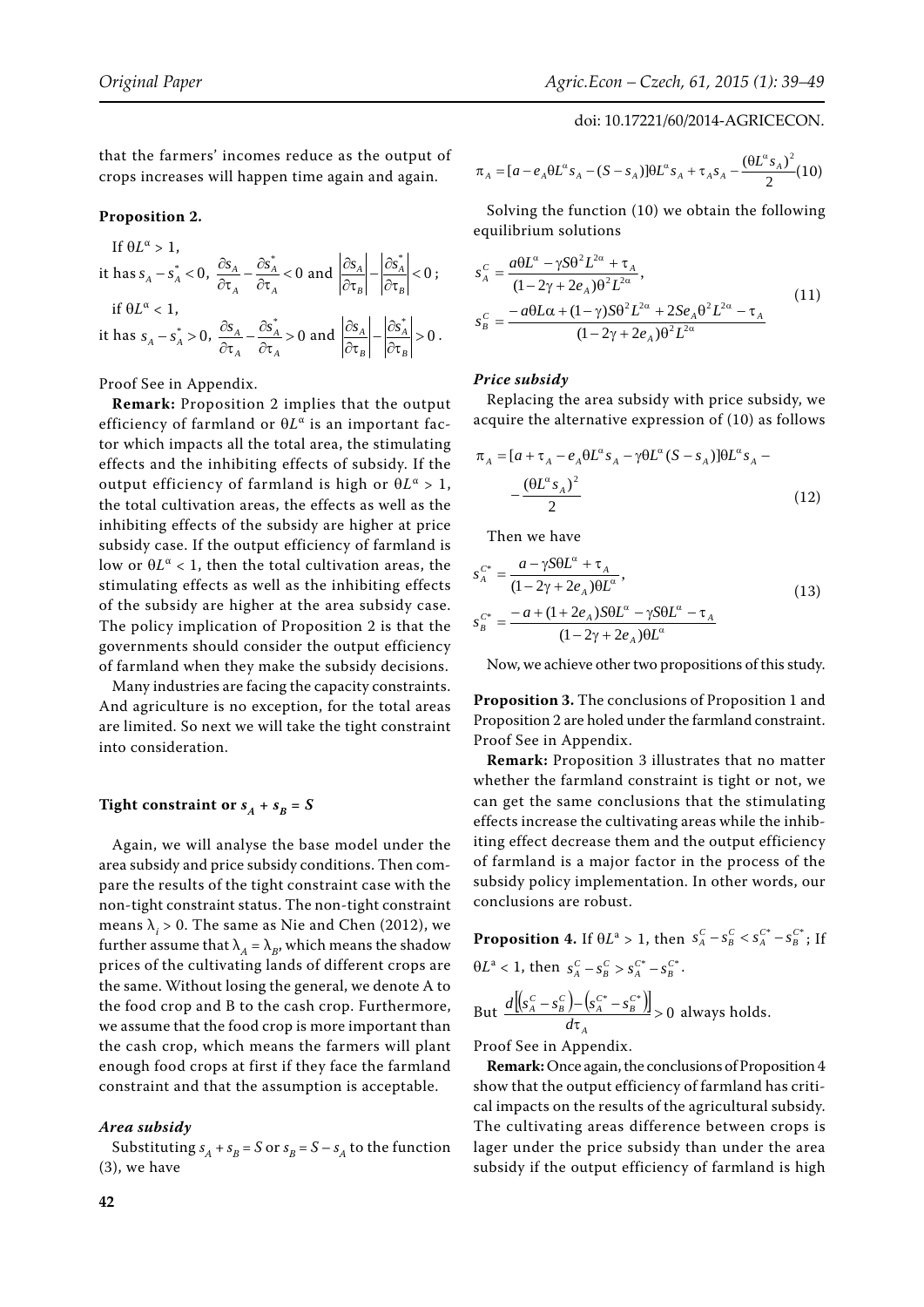and vice versa, while the subsidy of the advantage crop always enlarges the gap of the cultivating areas difference between different crops under a different subsidy status.

| <b>Proposition 5.</b> $ s_A - s_A^*  -  s_A^C - s_A^{c*}  =  s_B - s_B^*  -  s_B^C - s_B^{c*}  < 0$ ,                                                                                                                                                                                                                                                                                                                                                                                                                                                                                                                                                               |
|---------------------------------------------------------------------------------------------------------------------------------------------------------------------------------------------------------------------------------------------------------------------------------------------------------------------------------------------------------------------------------------------------------------------------------------------------------------------------------------------------------------------------------------------------------------------------------------------------------------------------------------------------------------------|
| $\left\ \frac{\partial s_{\scriptscriptstyle{A}}}{\partial \tau_{\scriptscriptstyle{A}}}\right -\left\ \frac{\partial s_{\scriptscriptstyle{A}}^*}{\partial \tau_{\scriptscriptstyle{A}}}\right\ <\left\ \frac{\partial s_{\scriptscriptstyle{A}}^{\scriptscriptstyle C}}{\partial \tau_{\scriptscriptstyle{A}}}\right -\left\ \frac{\partial s_{\scriptscriptstyle{A}}^{\scriptscriptstyle C*}}{\partial \tau_{\scriptscriptstyle{A}}}\right\  \text{ and } \left\ \frac{\partial s_{\scriptscriptstyle{A}}}{\partial \tau_{\scriptscriptstyle{B}}}\right -\left\ \frac{\partial s_{\scriptscriptstyle{A}}^*}{\partial \tau_{\scriptscriptstyle{B}}}\right <\left$ |

#### Proof See in Appendix.

**Remark:** Proposition 2 and Proposition 3 illustrate that the relationships of the cultivating areas, the stimulating effects and the inhibiting effects between different subsidy cases are ambiguous, because they depend on the output efficiency of farmland (*L*α). However, the Proposition 5 shows that the gaps of the cultivating areas, as well as the gaps of the stimulating effects and inhibiting effects, among different subsidy conditions are larger at the tight constraint state than the non-tight constraint status, which means the farmland constraint enlarges the effects difference of different subsidy policies. And those differences have nothing to do with the output efficiency of farmland.

#### **Welfare analysis**

Another significant issue is the welfare of different cases, so we compare the welfare differences between the area subsidy and price subsidy both at the nontight constraint condition and the tight constraint condition. As we all know, the total social welfare (*SW*) includes the consumer surplus (*CS*) and the producer surplus (*PS*) or *SW* = *CS* + *PS*. Denoting the total social welfare, consumer surplus and the producer surplus at the area subsidy case to *SW*, *CS* and *PS*, while at the price subsidy case to *SW*\* , *CS*\* and *PS*\* under the non-tight constraint condition. Based on the analyses above, we have the following conclusions:

**Proposition 6.**  $CS > CS^*$ ,  $PS > PS^*$  and  $SW > SW^*$  if  $\theta L^{\alpha}$  < 1; *CS* < *CS*<sup>\*</sup>, *PS* < *PS*<sup>\*</sup> and *SW* < *SW*<sup>\*</sup> if  $\theta L^{\alpha}$  > 1. Proof See in the Appendix.

**Remark:** The conclusions of Proposition 6 indicate that the relationships of the consumer surplus, producer surplus as well as the total social welfare between different subsidy cases depend on the output efficiency of farmland (*L*α ). If the output efficiency of farmland is efficient or  $\theta L^{\alpha} > 1$ , then the price sub-

sidy results in high welfares. However, if the output efficiency of farmland is inefficient or *L*α< 1, then the government should carry out the area subsidy. The policy implication of Proposition 6 illustrates that the politician should take the output efficiency of farmland into consideration if they make choice between the area subsidy and price subsidy. However, unfortunately the relationships of the consumer surplus, the producer surplus and the total social welfare under different subsidy cases are ambiguous if the farmland constraint is tight. The reason for it is that the sown areas increase of one kind of crops will reduce the sown areas of the other, so the total social welfare is ambiguous.

# **EMPIRICAL ANALYSIS: EVIDENCE FROM CHINA**

China is the biggest developing country which has more than 1.3 billion people, but only 1.827 billion cultivated lands. In other word, it has to cultivate 20% people with less than 8% farmland of the world. Furthermore, one negative effect of the process of industrialization is that our farmlands are becoming less and less. That is why the food security and food safety are so serious in China. So in order to heighten the output efficiency of agriculture and to enhance the total food supplies, on the one hand, the Chinese government abolishes the agricultural tax and on the other hand, it has begun to subsidize farmers since the beginning of 21 century. Rice is the most important product of the food crops while



Figure 1. Net increase of sown areas (unit: thousand hectares)

Source: China Rural Statistical Yearbook. National Bureau of Statistics of China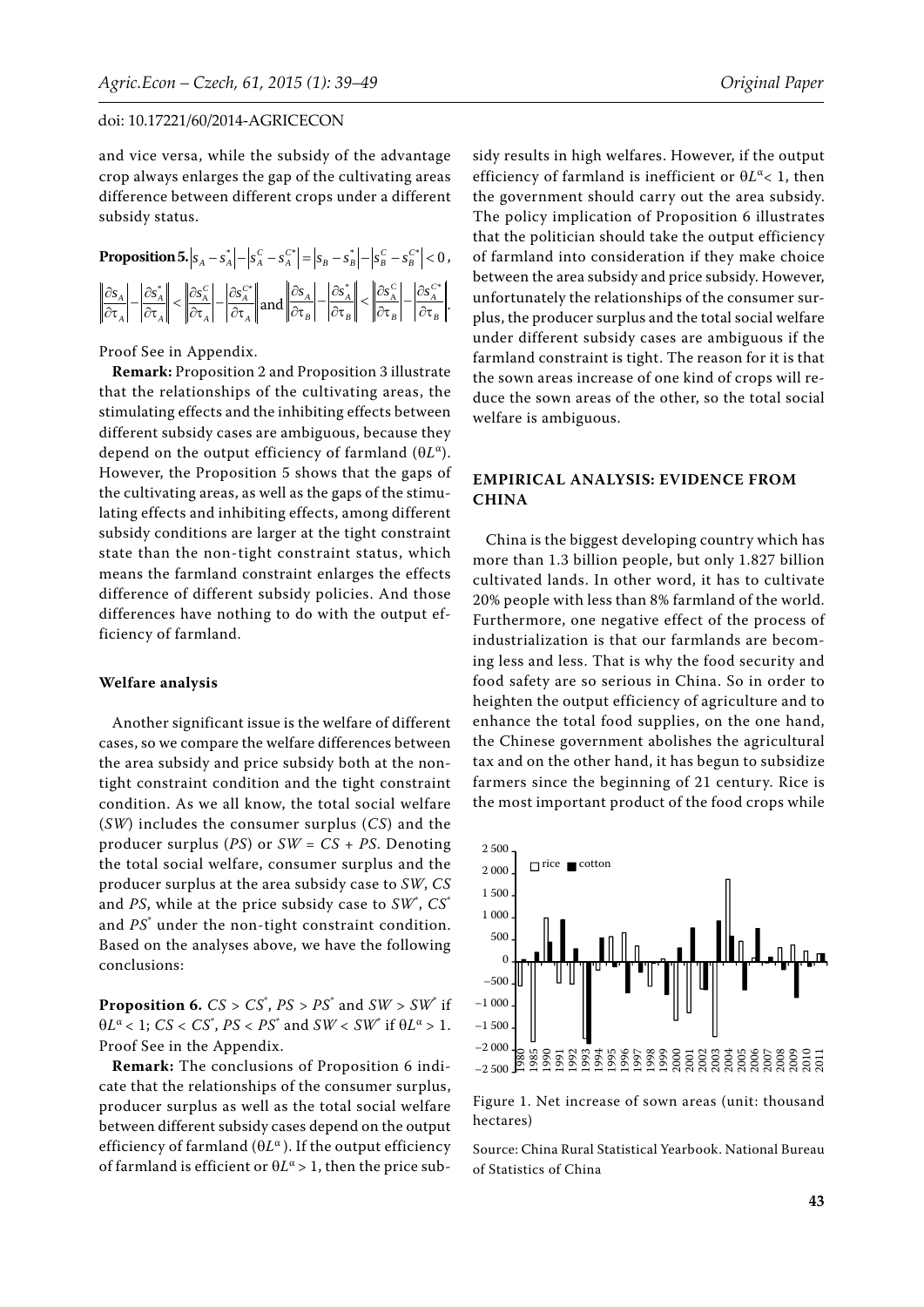

Figure 2. Total outputs (Unit: ten thousand tons)

Notes: The left ordinate represents rice and the right ordinate represents cotton

Source: China Rural Statistical Yearbook. National Bureau of Statistics of China

cotton is one of the major cash crops. Following, we will employ the Chinese statistical data of rice and cotton to test the Propositions about the results of subsidy of China.

The results of Figure 1 show that the total sown area of rice decreases for most of the years before 2004, while it increases in all the years after 2004. One significant reason is that the Chinese government started to subsidise rice farmers at 2004. However, the thing that confuses us is that although the Chinese government also supplies the cotton farmers with the allowance since 2008, the same change of the total sown areas has not happen for cotton, or the total sown areas of cotton are not increasing.

The same phenomenon happens again for the total outputs of rice and cotton (Figure 2). From Figure 2,



Figure 3. Yields per unit of area (unit: kilogram/hectare)

Source: China Rural Statistical Yearbook. National Bureau of Statistics of China

# doi: 10.17221/60/2014-AGRICECON.

we know that the total outputs of rice increase year by year since 2004 but to the contrary, the total outputs of cotton even decrease after 2008. Why did this happen? It is possible that the reasons for that are the output efficiency increase or the demands for cotton decrease.

So in the following, we will employ the output efficiency and the demands data of China. Figure 3 tells us that the yields per area unit of rice and cotton were not changing significantly since 1997, which means that the farmland output efficiency of rice as well as cotton was almost the same from 1997 to 2011. Combining Figures 1, 2 and 3, we get the conclusions that the major reason for the increase (decrease) of rice (cotton) is the increase (decrease) of the cultivating areas.

It is possible that the reasons for the decrease of the total outputs and sown areas of cotton are that the Chinese people reduced their demand for cotton. However, Figure 4 illustrates that the net imports of cotton are increasing as the total outputs of cotton decrease. So we can exclude the demand decrease out of the reasons for the reducing of the total outputs and sown areas of cotton.

The total cultivable areas of China are near 1.83 billion and they are decreasing year by year because of the urbanization and industrialization of China, which means that the Chinese agricultural products are produced under the inputs constraint. The inputs constraint combined with the dual-effects of subsidies leads to the results of increasing the production of rice and decreasing that of cotton.



Figure 4. Net imports (Unit: million tons)

Source: China Rural Statistical Yearbook. National Bureau of Statistics of China

Note: Because the data of imports of rice before the year of 1996 are missing, the net imports data of rice begin at 1996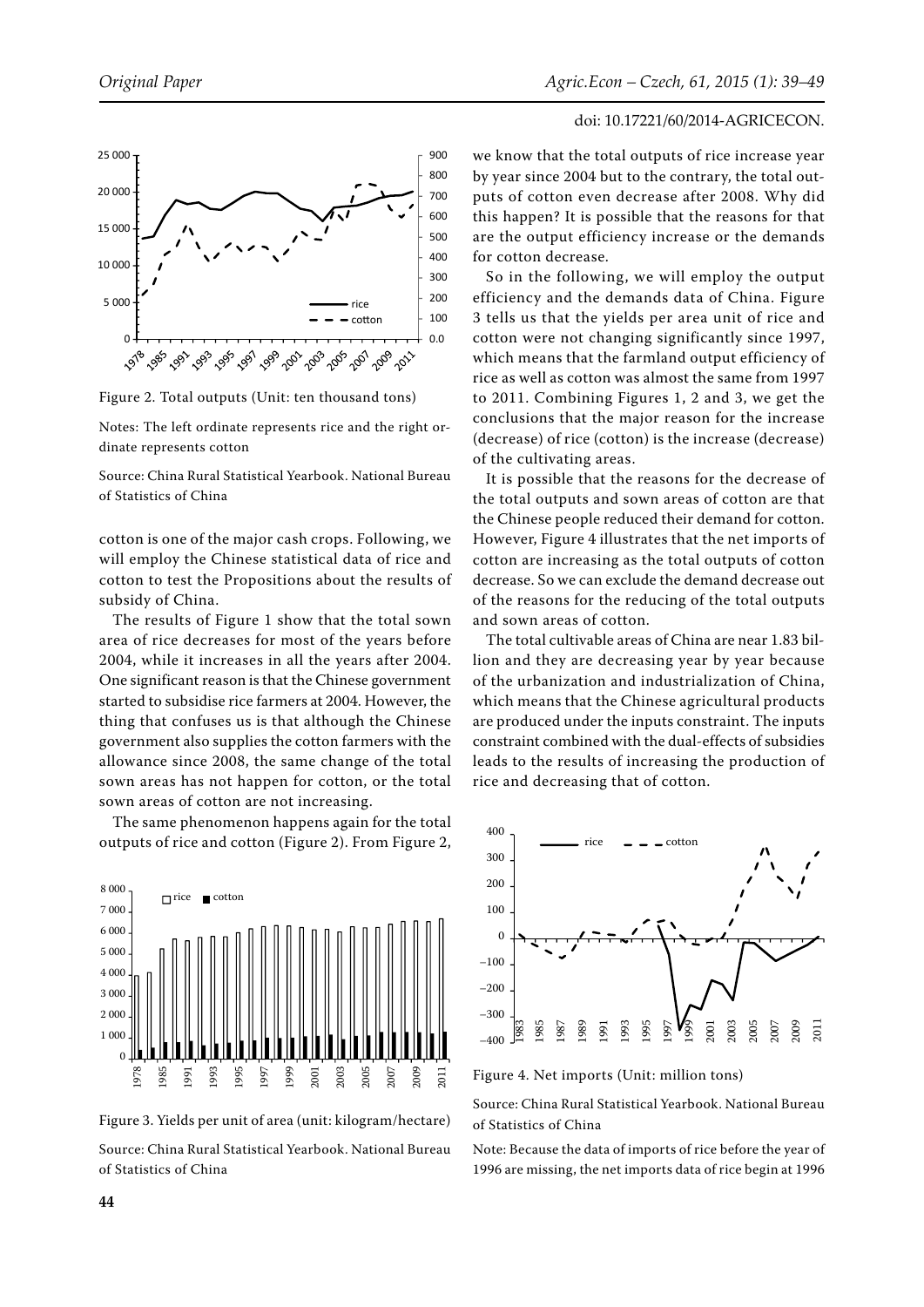# **DISCUSSION AND CONCLUSIONS**

Employing two major kinds of crops, the food crop and the cash crop, this paper captures the agricultural subsidy with the farmland constraint and the demand elasticity. Taking the area subsidy and price subsidy into consideration, this study analyses the base model both at the non-tight farmland constraint and the tight constraint status. Then we adopted the Chinese rice (food crop) and cotton (cash crop) statistical data to carry out the empirical research.

The theoretical and empirical study show that the agricultural subsidy has positive (stimulating) effects on increasing the total sown areas of the allowanced crop itself, but it also has negative (inhibiting) effects on reducing the total cultivating areas of others. Those conclusions imply that the studies about subsidies should take different crops into consideration at the same time. If not (it means considering one kind of crop such as rice or cotton singly), the study will overestimate or underestimate the effects of the subsidy or even get absurd conclusions. Furthermore, this study

illustrates that the output efficiency of farmland as well as the demand elasticity have a significant impact on the subsidy and the relationships of welfare among different subsidy cases depending on the output efficiency of the farmland. Therefore, the governments should take those factors into account when they make the area subsidy or price subsidy decisions.

This study also offers a reasonable explanation to the phenomenon that the total sown areas of cotton are decreasing after the cotton subsidy. Because the food crops are more important than the cash crops, then if agriculture faces the farmland constraint, the people will meet their need for the food cultivation first. The result of that is that the total sown areas of the cash crops are not necessarily increasing even when the governments subsidise farmers with allowances. And the government should take notice of the interaction between different crops subsidies. Agricultural subsidy is important for the agriculture development, especially for the developing country such as China, so more researches should be taken to help the government to formulate an efficient subsidy policy.

## **APPENDIX**

#### **Proof of proposition 1**

From (7), we have the following conclusions by the comparative static analysis,

$$
\frac{\partial s_A}{\partial \tau_A} = \frac{1 + 2e_j}{(1 - \gamma^2 + 2e_A + 2e_B + 4e_Ae_B)\theta^2 L^{2\alpha}} > 0
$$
\n(1a)

$$
\frac{\partial s_A}{\partial \tau_B} = -\frac{\gamma}{(1 - \gamma^2 + 2e_A + 2e_B + 4e_Ae_B)\theta^2 L^{2\alpha}} < 0
$$
\n(1b)

Then we get the following conclusions by the comparative static analysis, we achieve

$$
\frac{\partial \tau_A}{\partial e_A} = -\frac{\frac{\partial s_A}{\partial \tau_A}}{\frac{\partial s_A}{\partial e_A}} = \frac{2[a\theta L^{\alpha}(1-\gamma) + 2e_B a\theta L^{\alpha} + (1+2e_B)\tau_A - \lambda \tau_B]}{1-\gamma^2 + 2e_A + 2e_B + 4e_A e_B} > 0
$$
\n(2a)

and

$$
\frac{\partial \tau_A}{\partial \theta} = -\frac{\frac{\partial s_A}{\partial \tau_A}}{\frac{\partial s_A}{\partial \theta}} = \frac{a(1-\gamma)\theta L^{\alpha} + 2ae_B\theta L^{\alpha} + (2+2e_B)\tau_A - 2\gamma\tau_B}{(1+2e_i)\theta} > 0
$$
\n(2b)

For the same reasons, from (9) we have the following results,

$$
\frac{\partial s_A^*}{\partial \tau_A} = \frac{1 + 2e_B}{(1 - \gamma^2 + 2e_A + 2e_B + 4e_Ae_B)\theta L^{\alpha}} > 0
$$
\n(3a)

$$
\frac{\partial s_A^*}{\partial \tau_B} = -\frac{\gamma}{(1 - \gamma^2 + 2e_A + 2e_B + 4e_Ae_B)\theta L^{\alpha}} < 0
$$
\n(3b)

**45**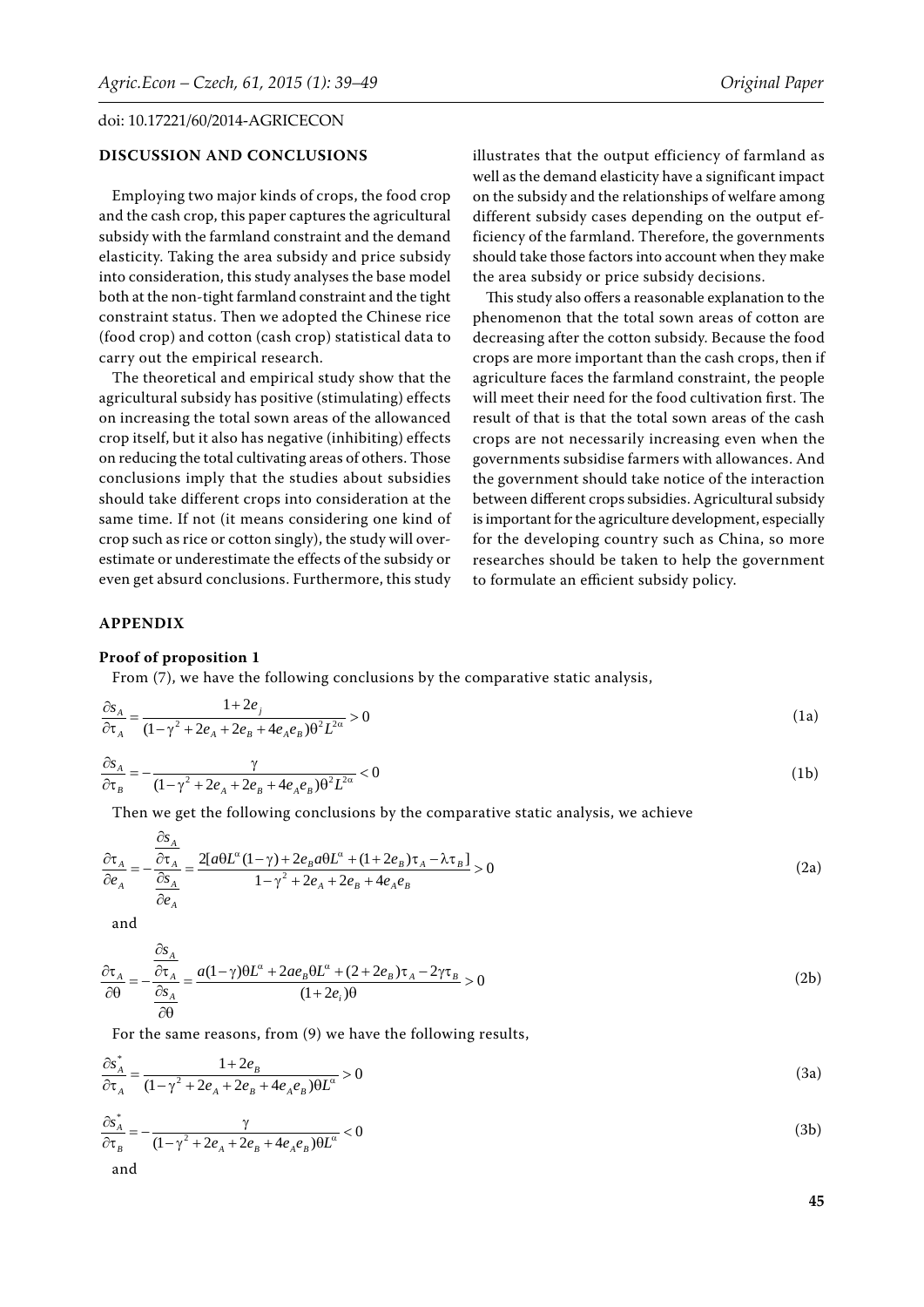$$
\frac{\partial \tau_A^*}{\partial e_A} = -\frac{\frac{\partial s_A}{\partial \tau_A}}{\frac{\partial s_A}{\partial e_A}} = \frac{(1 - \gamma + 2e_B)a + (1 + 2e_B)\tau_A - \gamma e_B}{(1 - \gamma^2 + 2e_A + 2e_B + 4e_Ae_B)\theta^2 L^{\alpha}} > 0
$$
\n
$$
\frac{\partial \theta}{\partial \tau_A} = -\frac{\frac{\partial s_A}{\partial \tau_A}}{\frac{\partial s_A}{\partial \tau_A}} = -\frac{(1 - \gamma + 2e_B)a + (1 + 2e_B)\tau_A - \gamma e_B}{(1 + e_B)\theta} > 0
$$
\n(4b)

$$
\frac{\partial \tau_A}{\partial \theta} - \frac{\partial s_A}{\partial \theta} - (1 + e_B) \theta
$$

The conclusions are therefore achieved and the proof is complete.

# **Proof of proposition 2**

Subtracting (7) by (9), it is easy to know that

$$
s_A - s_A^* = \frac{(1 - \theta L^{\alpha})[(1 + 2e_B)\tau_A - \gamma \tau_B]}{(1 - \gamma^2 + 2e_A + 2e_B + 4e_Ae_B)\theta^2 L^{2\alpha}}\Big|_{\theta L^{\alpha} > 1} < 0, \Big|_{\theta L^{\alpha} < 1} > 0
$$
\n(5a)

(1a) minus (3a) results in

$$
\frac{\partial s_A}{\partial \tau_A} - \frac{\partial s_A^*}{\partial \tau_A} = \frac{(1 - \theta L^{\alpha})(1 + 2e_B)}{(1 - \gamma^2 + 2e_A + 2e_B + 4e_Ae_B)\theta^2 L^{2\alpha}} \Big|_{\theta L^{\alpha} > 1} < 0, \Big|_{\theta L^{\alpha} < 1} > 0
$$
\n(5b)

And subtracting (1b) by (3b), we have

$$
\left|\frac{\partial s_A}{\partial \tau_B}\right| - \left|\frac{\partial s_A^*}{\partial \tau_B}\right| = \frac{\gamma (1 - \theta L^{\alpha})}{(1 - \gamma^2 + 2e_A + 2e_B + 4e_Ae_B)\theta^2 L^{2\alpha}}\Big|_{\theta L^{\alpha} > 1} < 0, \Big|_{\theta L^{\alpha} < 1} > 0\tag{5c}
$$

The conclusions are therefore achieved and the proof is complete.

# **Proof of proposition 3**

Combining (11) and (13) and using the static analysis and comparative statistics, we have

$$
\frac{\partial s_{\rm B}^{\rm C}}{\partial \tau_{\rm A}} = \frac{1}{(1 - 2\gamma + 2e_{\rm A})\theta^2 L^{2\alpha}} > 0
$$
\n(6a)

$$
\frac{\partial s_{\rm B}^{\rm C}}{\partial \tau_{\rm A}} = -\frac{1}{(1 - 2\gamma + 2e_{\rm A})\theta^2 L^{2\alpha}} < 0\tag{6b}
$$

$$
\frac{\partial \tau_A}{\partial e_A} = -\frac{\frac{\partial s_A}{\partial e_A}}{\frac{\partial s_A}{\partial \tau_A}} = \frac{2[\theta L^{\alpha} (a - \gamma S \theta L^{\alpha}) + \tau_A]}{1 - 2\gamma + 2e_A} > 0
$$
\n(6c)

$$
\frac{\partial \tau_A}{\partial \theta_A} = -\frac{\frac{\partial s_A}{\partial \theta}}{\frac{\partial s_A}{\partial \tau_A}} = aL^{\alpha} + \frac{2\tau_A}{\theta} > 0
$$
\n(6d)

as well as

 $\overline{a}$ 

$$
\frac{\partial s_A^{C^*}}{\partial \tau_A} = \frac{1}{(1 - 2\gamma + 2e_A)\theta L^{\alpha}} > 0
$$
\n(7a)

$$
\frac{\partial s_B^{C^*}}{\partial \tau_A} = -\frac{1}{(1 - 2\gamma + 2e_A)\theta L^{\alpha}} < 0\tag{7b}
$$

and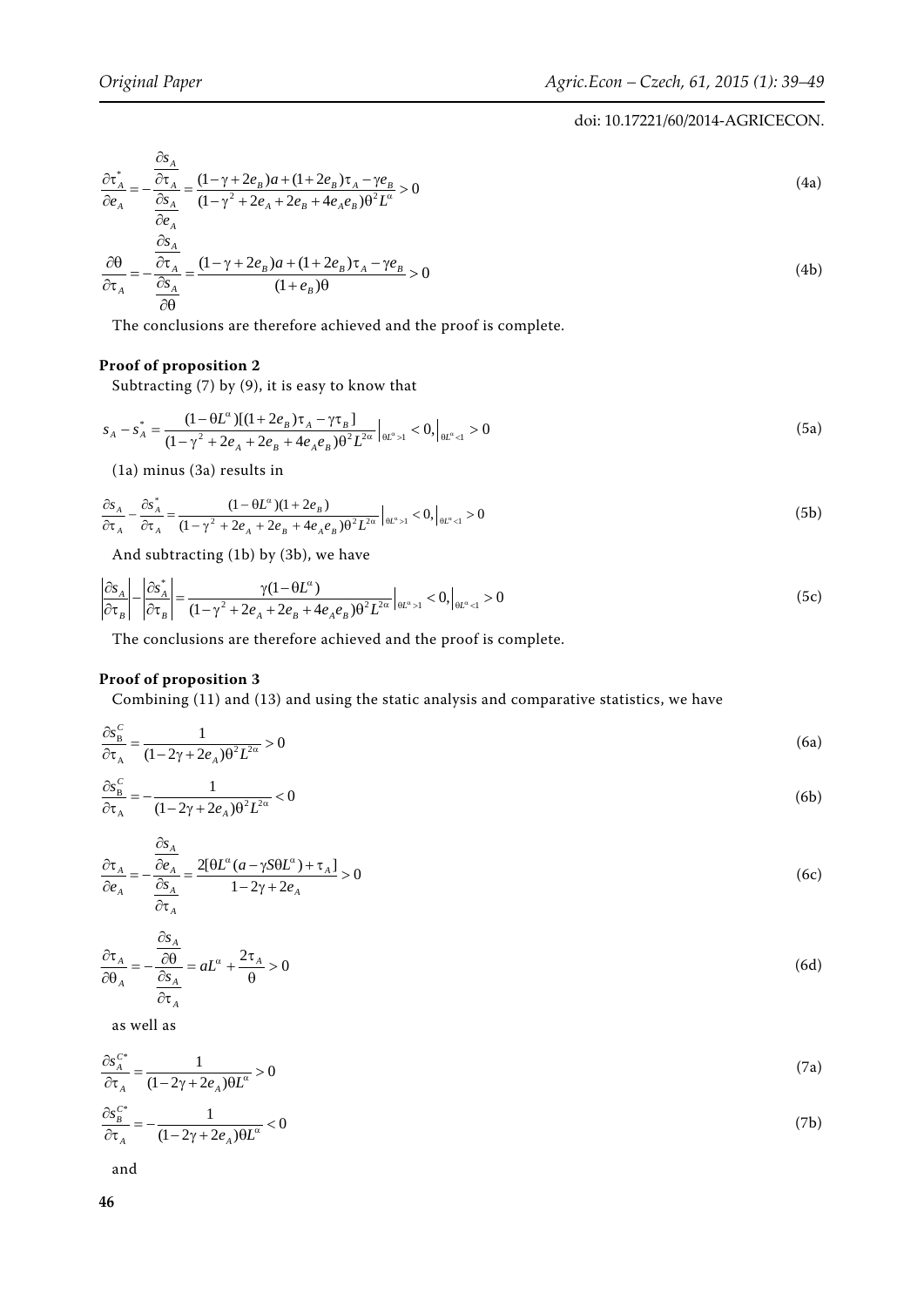$$
\frac{\partial \tau_A}{\partial e_A} = -\frac{\frac{\partial s_A}{\partial e_A}}{\frac{\partial s_A}{\partial \tau_A}} = \frac{2[a - \gamma S \theta L^{\alpha}) + \tau_A]}{1 - 2\gamma + 2e_A} > 0
$$
\n(7c)

$$
\frac{\partial \tau_A}{\partial \theta_A} = -\frac{\overline{\partial \theta_A^C}}{\frac{\partial s_A}{\partial \tau_A}} = \frac{a + \tau_A}{\theta} > 0
$$
\n(7d)

Then similar to the proof of Proposition 2, we have

$$
s_A^C - s_A^{C^*} = \frac{(1 - \theta L^{\alpha})\tau_A}{(1 - 2\gamma + 2e_A)\theta^2 L^{2\alpha}}\Big|_{\theta L^{\alpha} > 1} < 0, \Big|_{\theta L^{\alpha} < 1} > 0 \tag{8a}
$$

$$
\frac{\partial s_A}{\partial \tau_A} - \frac{\partial s_A^*}{\partial \tau_A} = \frac{1 - \theta L^{\alpha}}{(1 - 2\gamma + 2e_A)\theta^2 L^{2\alpha}} \Big|_{\theta L^{\alpha} > 1} < 0, \Big|_{\theta L^{\alpha} < 1} > 0 \tag{8b}
$$

and

$$
\left|\frac{\partial s_A}{\partial \tau_B}\right| - \left|\frac{\partial s_A^*}{\partial \tau_B}\right| = \frac{1 - \theta L^{\alpha}}{(1 - 2\gamma + 2e_A)\theta^2 L^{2\alpha}}\Big|_{\theta L^{\alpha} > 1} < 0, \Big|_{\theta L^{\alpha} < 1} > 0\tag{8c}
$$

The conclusions are therefore achieved and the proof is complete.

# **Proof of proposition 4**

Subtracting the equilibrium sown areas of crop A by B both at the non-tight case and the tight case, we have

$$
s_A^C - s_B^C = \frac{2a\theta L^\alpha - S\theta^2 L^{2\alpha} - 2Se_A\theta^2 L^{2\alpha} + 2\tau_A}{\theta^2 L^{2\alpha} (1 - 2\gamma + 2e_A)}
$$
(9a)

and

$$
s_A^{C^*} - s_B^{C^*} = \frac{2a - 5\theta L^{\alpha} - 2e_A 5\theta L^{\alpha} + 2\tau_A}{\theta L^{\alpha} (1 - 2\gamma + 2e_A)}
$$
(9b)

Then we have the following conclusions,

$$
\left(s_A^C - s_B^C\right) - \left(s_A^{C^*} - s_B^{C^*}\right) = -\frac{2(\theta L^{\alpha} - 1)\tau_A}{\theta^2 L^{2\alpha} (1 - 2\gamma + 2e_A)}\Big|_{\theta L^{\alpha} > 1} < 0, \Big|_{\theta L^{\alpha} < 1} > 0\tag{10a}
$$

$$
\frac{d\left| \left( s_A^C - s_B^C \right) - \left( s_A^{C^*} - s_B^{C^*} \right) \right|}{d\tau_A} = \left| \frac{2(\theta L^{\alpha} - 1)}{\theta^2 L^{2\alpha} (1 - 2\gamma + 2e_A)} \right| > 0
$$
\n(10b)

The conclusions are therefore achieved and the proof is complete.

# **Proof of proposition 5**

From (7), (9), (11) and (13), we get

$$
\left| s_A - s_A^* \right| - \left| s_A^c - s_A^{c*} \right| = \left| s_B - s_B^* \right| - \left| s_B^c - s_B^{c*} \right| = - \left| \frac{\gamma (\theta L^{\alpha} - 1)[(2 - \gamma + 4e_B)\tau_A + (1 - 2\gamma + 2e_A)\tau_B]}{(1 - 2\gamma + 2e_A)(1 - \gamma^2 + 2e_A + 2e_B + 4e_Ae_B)\theta^2 L^{2\alpha}} \right| < 0
$$
\n(11a)

and by the comparative static analysis, we obtain the following relationships,

$$
\left\| \frac{\partial s_A}{\partial \tau_A} \right\| - \left\| \frac{\partial s_A^*}{\partial \tau_A} \right\| - \left\| \frac{\partial s_A^C}{\partial \tau_A} \right\| = \left\| \frac{\gamma (\theta L^{\alpha} - 1)(2 - \gamma + 4e_B)}{(1 - 2\gamma + 2e_A)(1 - \gamma^2 + 2e_A + 2e_B + 4e_Ae_B)\theta^2 L^{2\alpha}} \right| < 0
$$
\n(11b)

**47**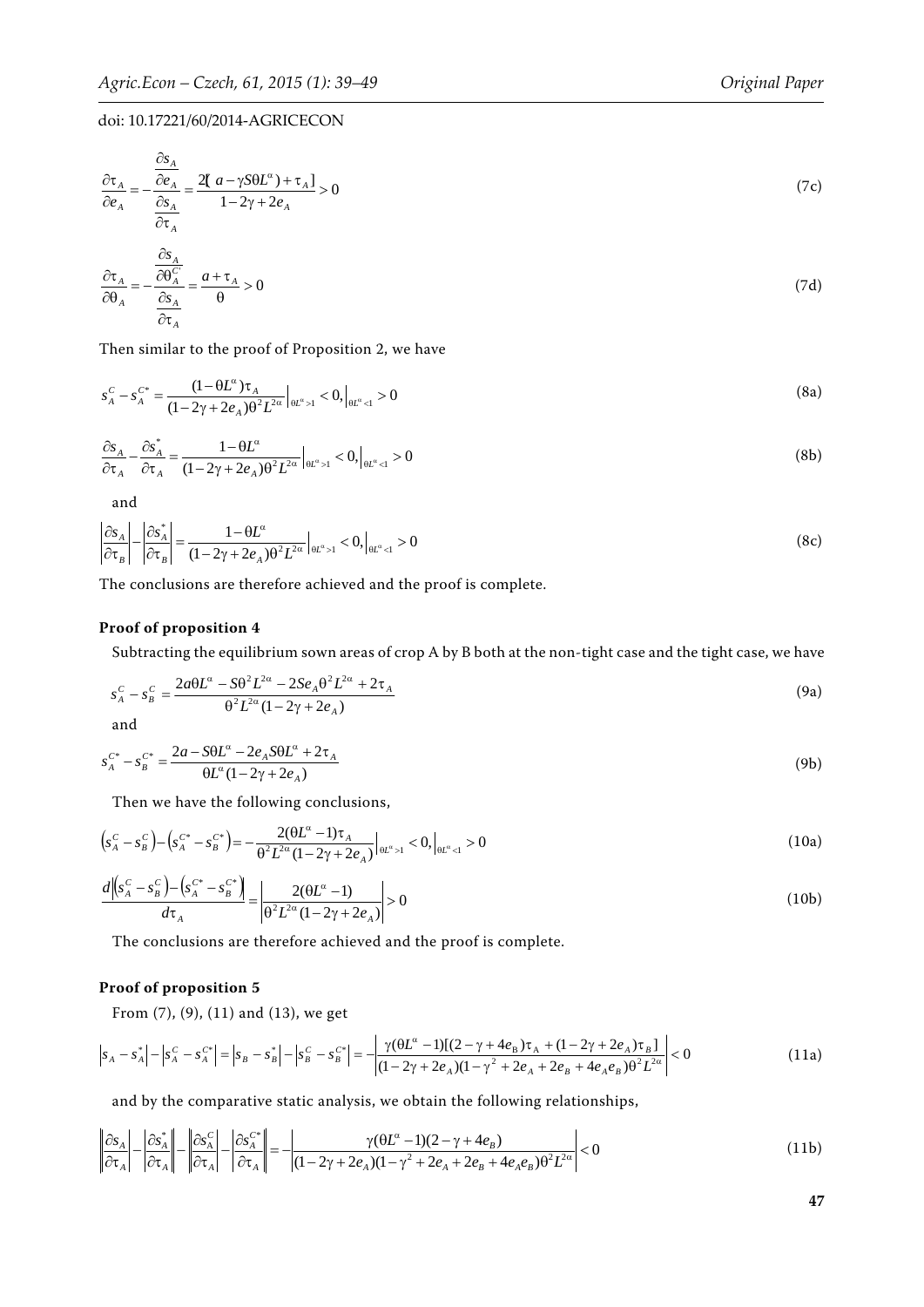and

$$
\left\| \frac{\partial s_A}{\partial \tau_B} \right\| - \left| \frac{\partial s_A^*}{\partial \tau_B} \right\| - \left| \frac{\partial s_A}{\partial \tau_B} \right\| = \left| \frac{(\theta L^{\alpha} - 1)[1 - \gamma + \gamma^2 + 2(1 - \gamma + e_B)e_A + 2(1 + e_A)e_B]}{(1 - 2\gamma + 2e_A)(1 - \gamma^2 + 2e_A + 2e_B + 4e_Ae_B)\theta^2 L^{2\alpha}} \right| < 0
$$
\n(11c)

The conclusions are therefore achieved and the proof is complete.

# **Proof of proposition 6**  $(i, j = A, B)$

From (1), we know that  $\frac{\partial U(q_i, q_j)}{\partial q_i} = p_i > 0$  $\partial$  $\frac{1}{i}$  –  $P_i$  $\frac{\partial U(q_i, q_j)}{\partial q_i} = p_i > 0$  and  $\frac{\partial U(q_i, q_j)}{\partial q_i} = p_j > 0$ ,  $\hat{o}$  $\frac{\partial}{\partial y}$   $\frac{\partial}{\partial y}$  $\frac{q_i, q_j}{q_i} = p$  $\frac{U(q_i, q_j)}{q} = p_i > 0$ ,  $(i, j = A, B)$ . If  $s_i > s_i^*$ , then  $q_i = e_i \theta L^{\alpha} s_i > q_i^* = e_i \theta L^{\alpha} s_i^*$  and  $U(q_i, q_j) > U(q_i^*, q_j^*)$ ; If  $s_i < s_i^*$ , then  $q_i = e_i \theta L^{\alpha} s_i < q_i^* = e_i \theta L^{\alpha} s_i^*$  and  $U(q_i,q_j)$  <  $U(q_i^*,q_j^*)$ . So from Proposition 2, we have  $CS > CS^*$  if  $qL^a < 1$  while  $CS < CS^*$  if  $qL^a > 1$ .

Denoting the total profits of producers at the non-tight constraint and the tight constraint cases are Π and  $\Pi^*$ , from (10) and (12) we have

$$
\Pi - \Pi^* = \frac{(1 - \theta L^{\alpha})(1 + 2e_A)[(1 + 2e_B)\tau_A - \gamma \tau_B][2a(1 - \gamma + 2e_B)\theta L^{\alpha} + (1 + 2e_B)(1 + \theta L^{\alpha})\tau_A - (1 + \theta L^{\alpha})\gamma \tau_B]}{(1 - \gamma^2 + 2e_A + 2e_B + 4e_Ae_B)^2 \theta^2 L^{2\alpha}}
$$
\n(12)

Then, it gets  $\left.\Pi\text{-}\Pi^*\right|_{\theta L^\alpha>1}<0,\left|_{\theta L^\alpha<1}>0\right.$  or  $CS$  -  $CS^*\right|_{\theta L^\alpha>1}<0,\left|_{\theta L^\alpha<1}>0\right.$ So it is easy to obtain SW - SW  $^*|_{\theta L^{a} > 1} < 0, |_{\theta L^{a} < 1} > 0$  for SW = CS + PS. The conclusions are therefore achieved and the proof is complete.

Table 1. Main statistical data about rice and cotton in China (1978–2011)

|      |         | Sown areas  |         | Total yields      |         | Yields per unit area |      | Imports           |      | Exports           |  |
|------|---------|-------------|---------|-------------------|---------|----------------------|------|-------------------|------|-------------------|--|
| Year | rice    | cotton      | rice    | cotton            | rice    | cotton               | rice | cotton            | rice | cotton            |  |
|      |         | thousand ha |         | ten thousand tons |         | kg/ha                |      | ten thousand tons |      | ten thousand tons |  |
| 1978 | 34 421  | 4866        | 13 693  | 217               | 3978    | 445                  |      |                   |      |                   |  |
| 1980 | 33 878  | 4 9 2 0     | 13 991  | 271               | 4 1 3 0 | 550                  |      | 89                | 109  | 1.0               |  |
| 1985 | 32 070  | 5 1 4 0     | 16 857  | 415               | 5 2 5 6 | 807                  |      |                   | 101  | 35.0              |  |
| 1990 | 33 064  | 5 5 8 8     | 18 9 33 | 451               | 5726    | 807                  |      | 42                | 33   | 17.0              |  |
| 1991 | 32 590  | 6538        | 18 381  | 568               | 5 6 4 0 | 868                  |      | 37                | 69   | 20.0              |  |
| 1992 | 32 090  | 6835        | 18 622  | 451               | 5 8 0 3 | 660                  |      | 28                | 95   | 14.0              |  |
| 1993 | 30 355  | 4985        | 17751   | 374               | 5848    | 750                  |      | $\mathbf{1}$      | 143  | 15.0              |  |
| 1994 | 30 171  | 5 5 2 8     | 17593   | 434               | 5831    | 785                  |      | 50                | 152  | $11.0\,$          |  |
| 1995 | 30 744  | 5 4 2 2     | 18 5 23 | 477               | 6 0 2 5 | 879                  |      | 74                | 5    | 2.0               |  |
| 1996 | 31 40 6 | 4722        | 19 510  | 420               | 6 2 1 2 | 890                  | 76   | 65                | 26   | 0.4               |  |
| 1997 | 31765   | 4 4 9 1     | 20 073  | 460               | 6 3 1 9 | 1 0 2 5              | 33   | 75                | 94   | 0.1               |  |
| 1998 | 31 214  | 4 4 5 9     | 19871   | 450               | 6 3 6 6 | 1 0 0 9              | 24   | 20                | 375  | $4.5\,$           |  |
| 1999 | 31 283  | 3726        | 19 849  | 383               | 6 3 4 5 | 1 0 2 8              | 17   | 5                 | 271  | 23.6              |  |
| 2000 | 29 962  | 4 0 4 1     | 18791   | 442               | 6 272   | 1 0 9 3              | 24   | 5                 | 295  | 29.2              |  |
| 2001 | 28 812  | 4810        | 17758   | 532               | 6 1 6 3 | 1 1 0 7              | 27   | 6                 | 186  | 5.2               |  |
| 2002 | 28 202  | 4 1 8 4     | 17454   | 492               | 6 1 8 9 | 1 1 7 5              | 24   | 18                | 199  | 15.0              |  |
| 2003 | 26 508  | 5 1 1 1     | 16 066  | 486               | 6 0 6 1 | 951                  | 26   | 87                | 262  | 11.2              |  |
| 2004 | 28 379  | 5 6 9 3     | 17 909  | 632               | 6 3 1 1 | 1 1 1 1              | 77   | 191               | 91   | 0.9               |  |
| 2005 | 28 847  | 5 0 6 2     | 18 059  | 571               | 6 2 6 0 | 1 1 2 9              | 52   | 257               | 69   | 0.5               |  |
| 2006 | 28 9 38 | 5816        | 18 172  | 753               | 6 2 8 0 | 1 2 9 5              | 73   | 364               | 124  | $1.3\,$           |  |
| 2007 | 28 9 19 | 5926        | 18 603  | 762               | 6 4 3 3 | 1 2 8 6              | 49   | 246               | 134  | $2.1\,$           |  |
| 2008 | 29 241  | 5 7 5 4     | 19 19 0 | 749               | 6 5 6 3 | 1 3 0 2              | 33   | 211               | 97   | 1.6               |  |
| 2009 | 29 627  | 4 9 4 9     | 19510   | 638               | 6 5 8 5 | 1 2 8 9              | 36   | 153               | 79   | 0.8               |  |